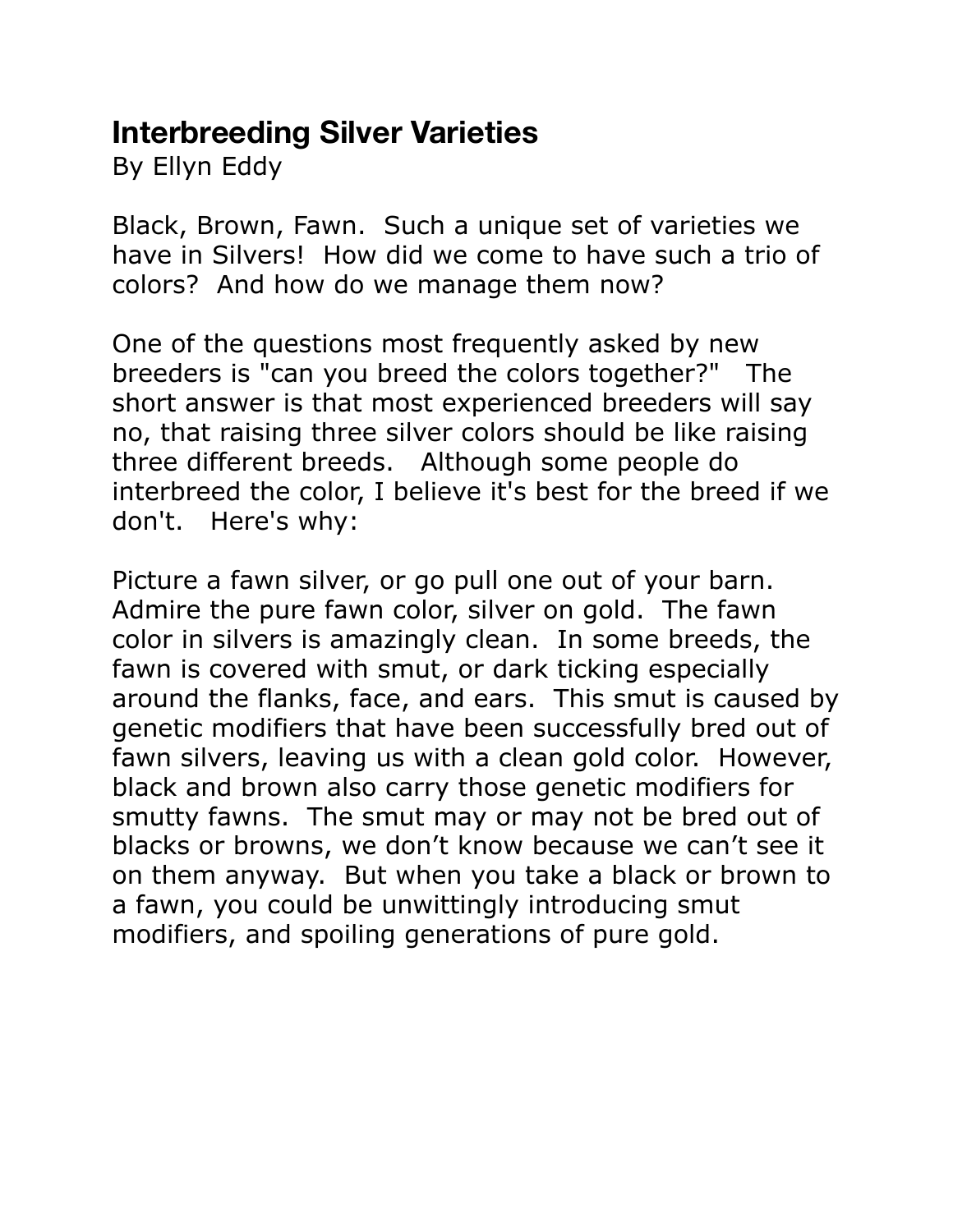## We're Talking about the Genes

 Black, brown, and fawn to all appearances look like three very different colors. But genetically, they aren't that dissimilar. Black is removed from brown (chestnut) only by one gene, and brown and fawn have also only have one gene's difference.



brown silver

There are five sets of genes that control a rabbit's basic coat color. They are the same for all breeds. Each set, or series, is given a symbol: A, B, C, D, or E. All silvers are BB CC and DD, so we just have to worry about the A and E series.

The A-series determines if the silver is agouti (brown, fawn) or self (black). Agouti is symbolized by a capital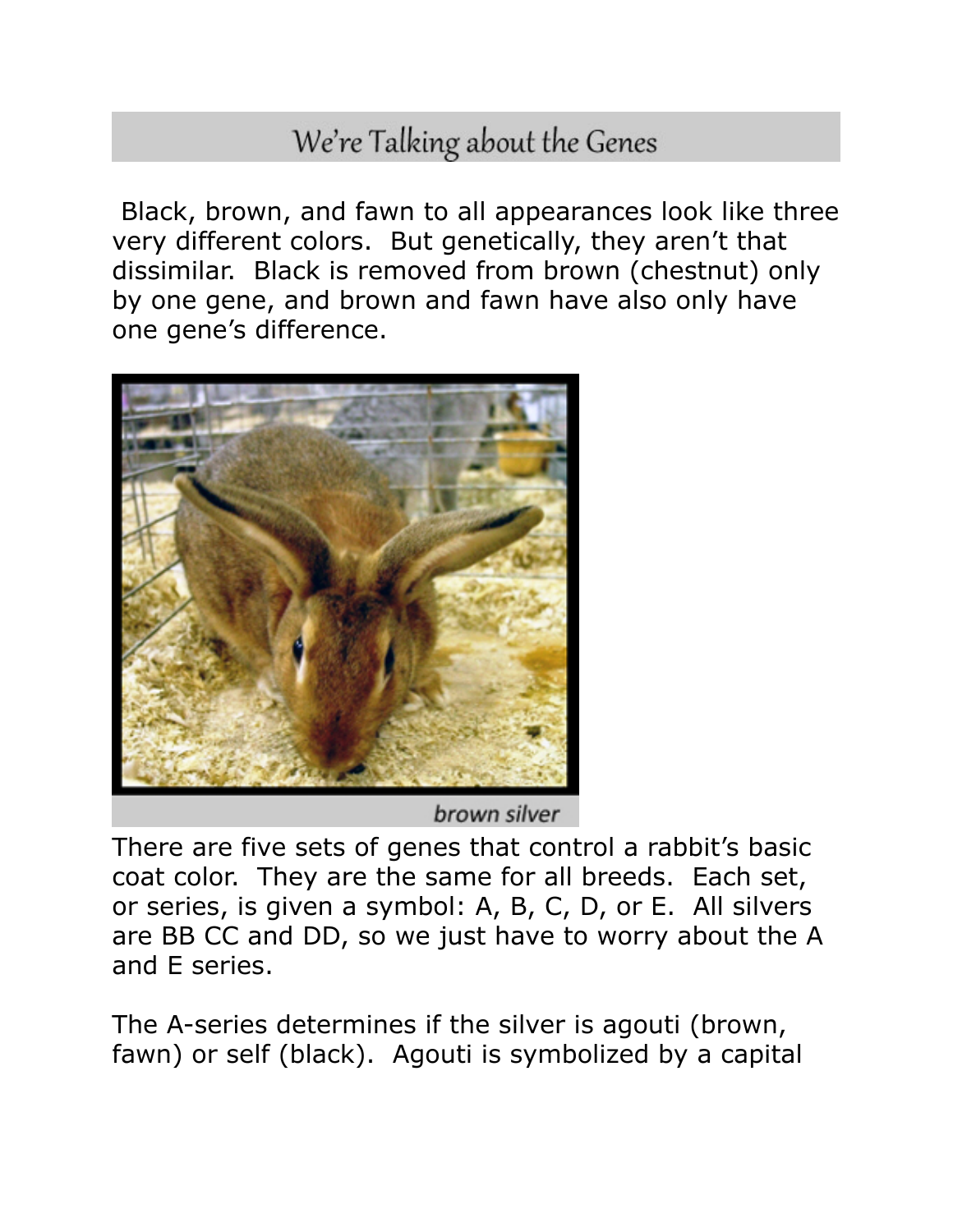"A" because it is stronger than self (black), which is symbolized by a lowercase "a".

E controls the yellow factor in the coat. Dominant "E" is brown/black and recessive "e" is fawn.

 A rabbit has two genes (alleles) in each series: two A/ a's and two E/e's. One "letter" comes from each parent. If a rabbit is A or E it may carry a or e, and therefore would be written like Aa or Ee, though it has no effect on the rabbit's appearance. If a brown does not carry black (self) or fawn (yellow), it would look like AA EE. If it is black (self) it is written aa. If it is yellow (fawn) it is written ee. If we don't know what the rabbit carries, we leave a blank, like A\_ or E\_.

Withour Silver colors, we have four possible gene combinations.

A E is brown. aa E\_ is black. A\_ ee is fawn.

So what is aa ee? Tortosie. Not a showable variety. When we begin breeding black and fawn together we will eventually arrive at tort.

Say you take a black and a fawn, both from pure lines of their respective colors. (aa EE x AA ee). When you breed these two together, you may be surprised to get 100% browns! But consider: the black can only give a and E, and the fawn can only give A and e. So all the babies will be Aa Ee: brown!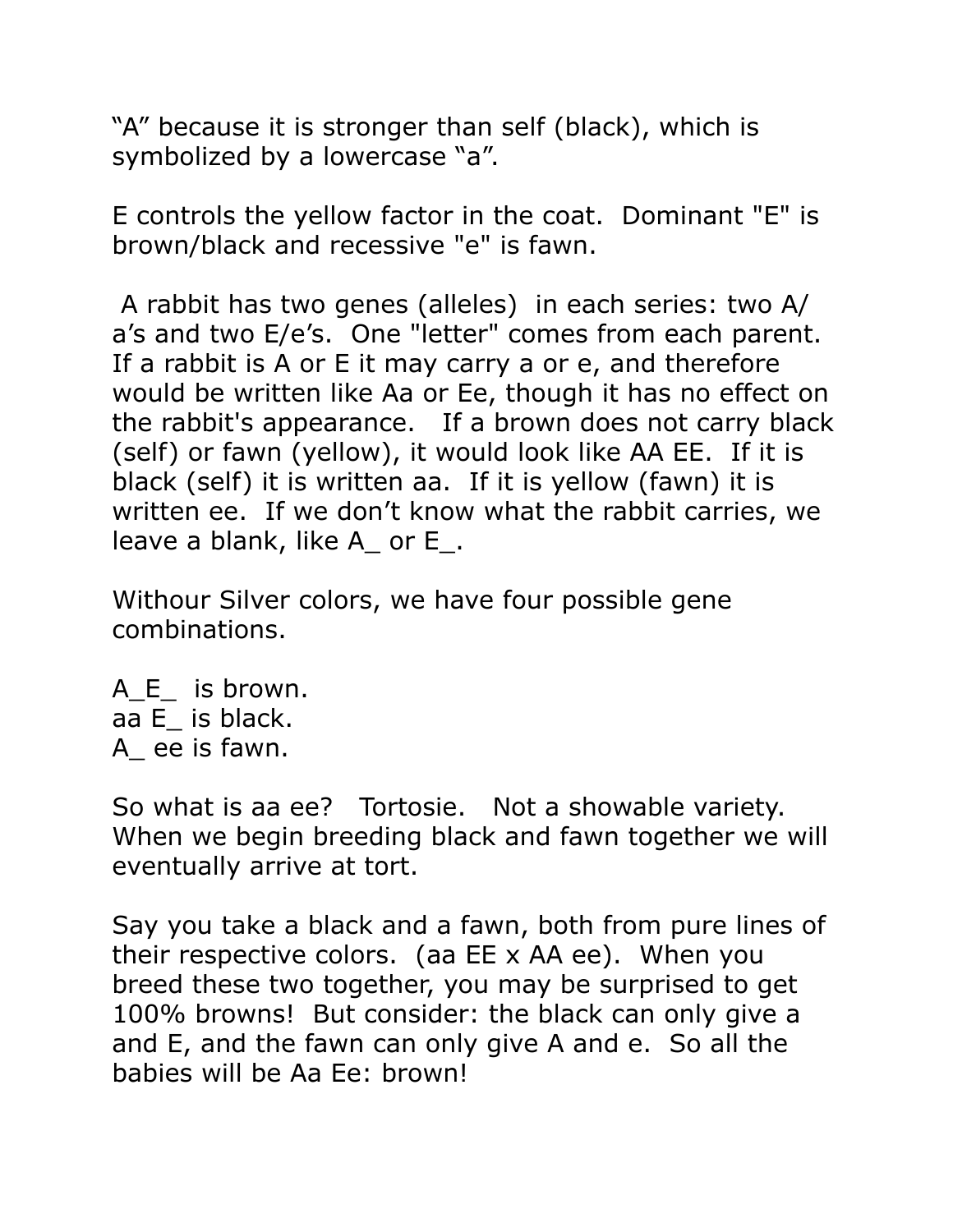Okay so far—but look: those brown babies will carry both black and fawn. In other words, they carry tort. Breed two of those browns together and you'll wind up with all four colors.

If you never planned to sell your silvers, interbreeding browns with blacks OR browns with fawns would present no real problems. No unrecognized colors should crop up. But for the sake of the fancy as a whole, please don't do it. Eventually when buying a brown we'd have to ask fit it was a "pure brown" AA EE, a "black-brown" Aa EE, or a "fawn-brown" AA Ee. You couldn't just buy any brown and breed it to your line of browns without the possibility of unrecognized colors down the road.

 I'm certainly not condemning those who breed varieties together. But I hope I have helped everyone understand why people say not to do it. Some people don't mind, others do, and crossbreeding colors will make your stock less desirable from a sales point of view. The most important thing of all, however, is that we "keep breeding those silvers!"

## While we're on the topic...

Here are couple of interesting side notes:

First, let's take a minute to think about how rare Silver color is. The black silver color is recognized in only five breeds in the United States: the Silver, Silver Fox, Mini Lop, French lop, and English lop. Personally I think the sleek "Silvery" look can only be achieved on a short flyback coat like the Silver has. The Silver Fox, Mini Lop,